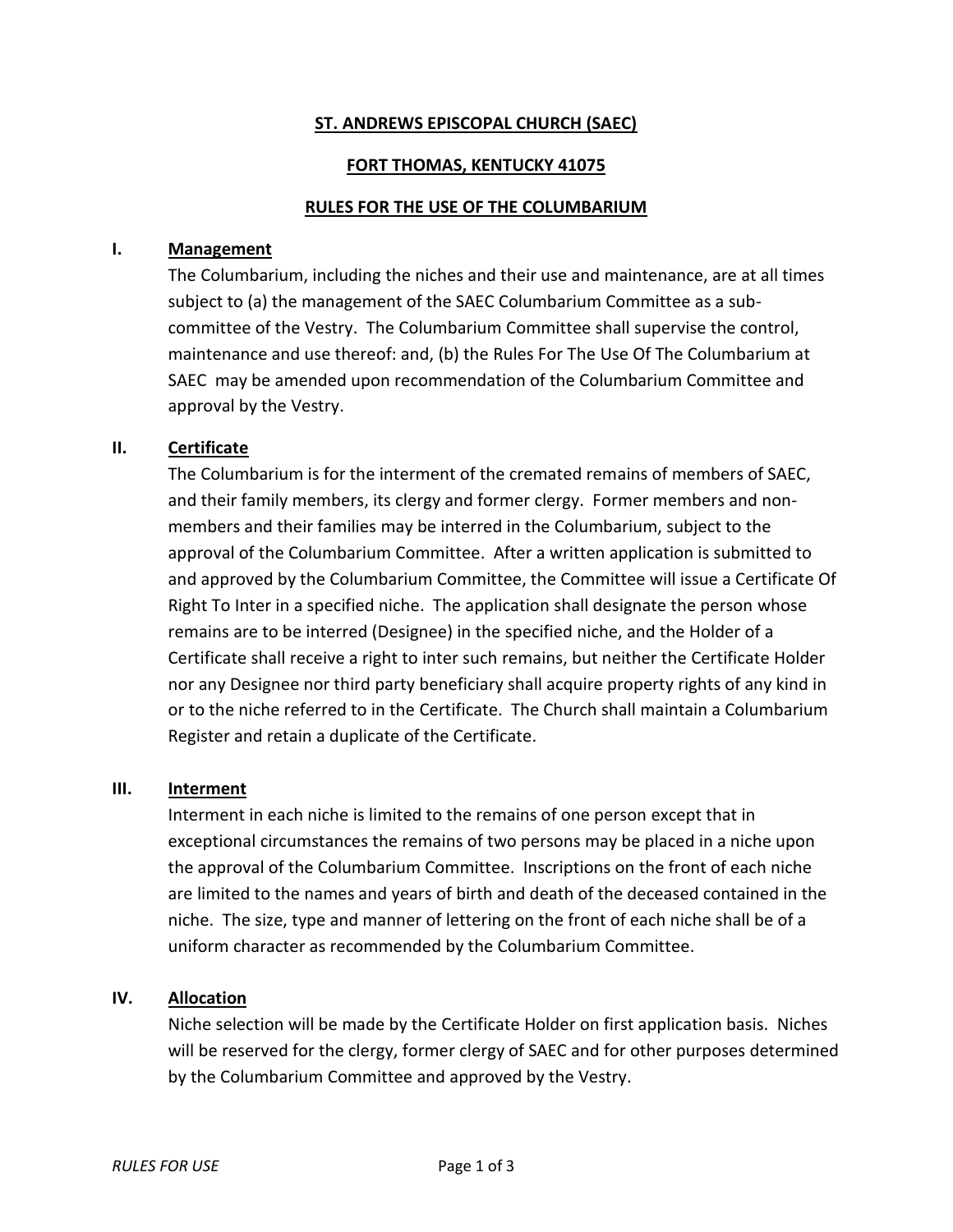# **V. Designation and Transfer**

Each grant of a Right to Inter shall extend solely to the Certificate Holder designated in the Certificate of Right to Inter as follows:

1) During the lifetime of any Certificate Holder, such person may assign and transfer his/her Right to Inter to another person by completing an appropriate form provided by the Columbarium Committee and delivering it to SAEC.

2) In addition, any assignments and transfers of a Right to Inter as provided above shall require the specific consent of the Columbarium Committee. The Committee has the discretion to withhold consent for any proper reason. If the Committee's consent is withheld, the original Certificate of Right to Inter shall be deemed to continue in effect. 3) Upon receipt, the Church shall issue a new Certificate of Right to Inter in favor of the newly designated person, who thereupon shall become the Certificate Holder for purposes hereunder.

4) All assignees and transferees shall be bound by these Rules.

# **VI. Interment**

Each Certificate Holder (or legal representative, surviving spouse, or next of kin) shall be responsible for providing the cremated remains to be interred in a twelve inch cylinder niche, for paying any charges in connection with the opening and closing of the niche at the time of interment, and paying for the inscription on the front of the niche.

# **VII. Removal**

Cremated remains placed in a niche may be removed from the niche upon written notification to the Columbarium Committee and by its approval. Any expense incurred is to be paid by the party or parties requesting removal. In the event a container is removed from a niche for interment or disposal elsewhere, all rights given hereunder shall revert to the SAEC. It is the intent of the SAEC Columbarium to provide a final resting place for the interred "in perpetuity." However, in the event SAEC deems it necessary at any time to change the location of the Columbarium or to discontinue the use of any portion thereof, the Columbarium Committee shall have the discretion to remove the containers from the affected niches and may place such containers in other suitable niches in such a place as SAEC shall deem proper.

# **VIII. Contingencies**

The right of a Certificate Holder to use a niche in the Columbarium shall continue only so long as the present church building stands and is owned by SAEC. In the event SAEC is sold but still used as a church, SAEC will reserve the option to move the cremated remains to a new SAEC Columbarium or continue to manage the present facility. In the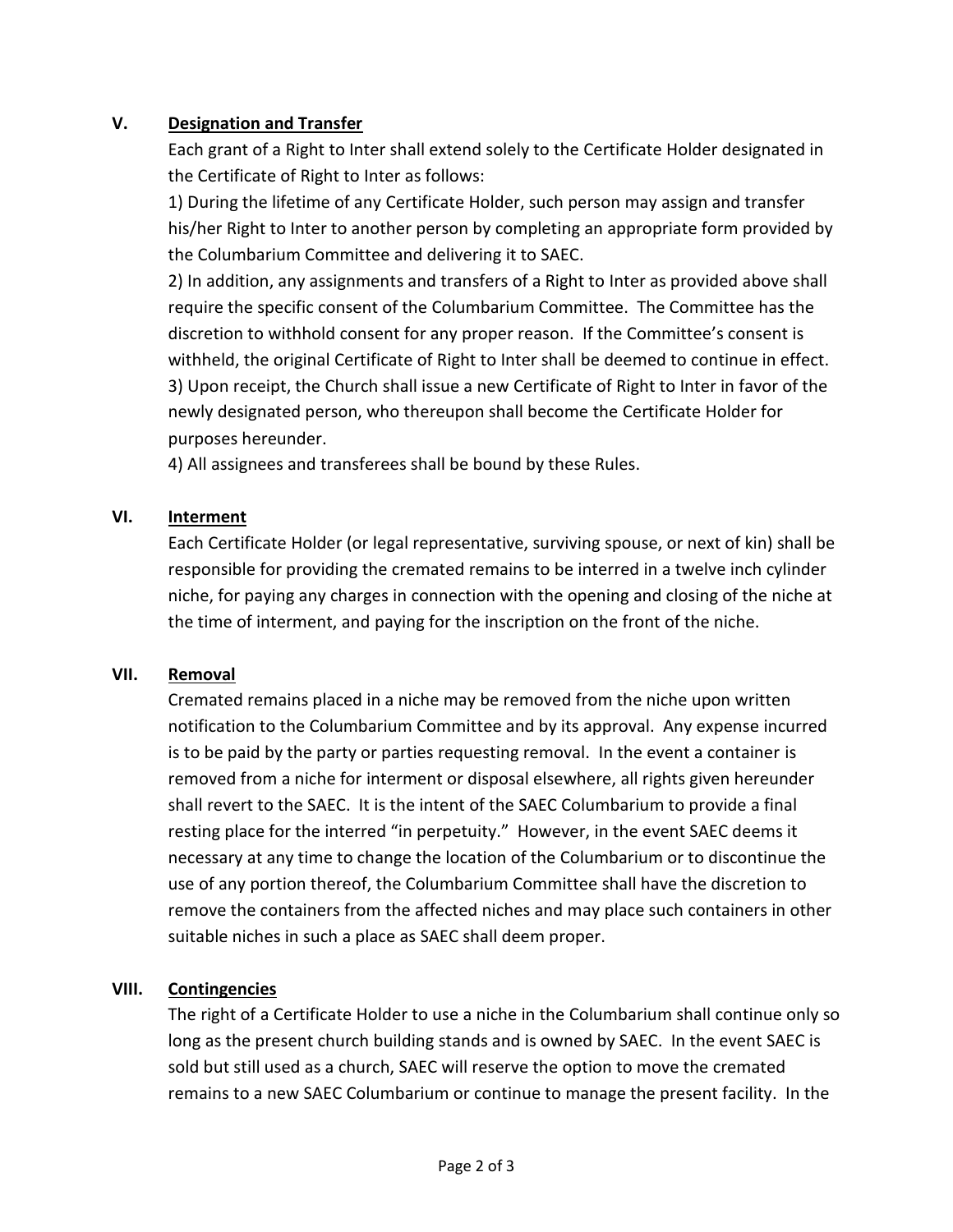event of a change to the present facility SAEC shall make all reasonable efforts to give notice of any impending demolition or sale of the present building to each Certificate Holder, and/or Designee, or if a Certificate Holder or Designee be deceased, to the Certificate Holder's or Designee's (1) surviving spouse, (2) legal representative, or (3) next of kin, as appropriate, who shall then be given the opportunity to remove the cremated remains of the deceased. Such notice shall be addressed to such persons as named in the Columbarium Register. The Church may conclusively rely on such Register in determining to whom and to what address shall be given. If such persons fail to remove the remains within a reasonable amount of time in light of the circumstances then existing, the Columbarium Committee shall have the right to remove and dispose of the same in such a Christian manner as the Church shall deem proper. If SAEC rebuilds at another location, it is the recommendation of the current Columbarium Committee, that a new Columbarium be built and that the cremated remains of the persons in the existing facility be moved to the new location.

# **IX. Surrender of Rights**

In the event that the Certificate Holder's surviving spouse, or their successors as indicated in Paragraphs VII and VIII decide not to use the niche, notice shall be given to the Columbarium Committee, in writing, at which time all rights to inter in the niche shall be surrendered and shall revert to SAEC. A partial refund, the amount of which will be determined by the Committee at the time of the request, will be returned to the Certificate Holder or successor within 120 days of receipt of request. If SAEC becomes aware that the Certificate Holder has been interred elsewhere, with or without the written notice described above, the right to inter shall revert to SAEC.

# **X. Burial Services**

All arrangements for funeral service, committal and interment shall be made with the Rector of SAEC, or in the Rector's absence, such person(s) as the Rector shall appoint. A certificate of Cremation must be obtained from the Funeral Home to be kept on file at SAEC.

# **XI. Liability**

SAEC shall exercise reasonable care in the maintenance of the Columbarium, but shall have no liability for any loss or damage to the Columbarium or the remains of the deceased persons, or for anything related to the Columbarium, its use, or subsequent maintenance.